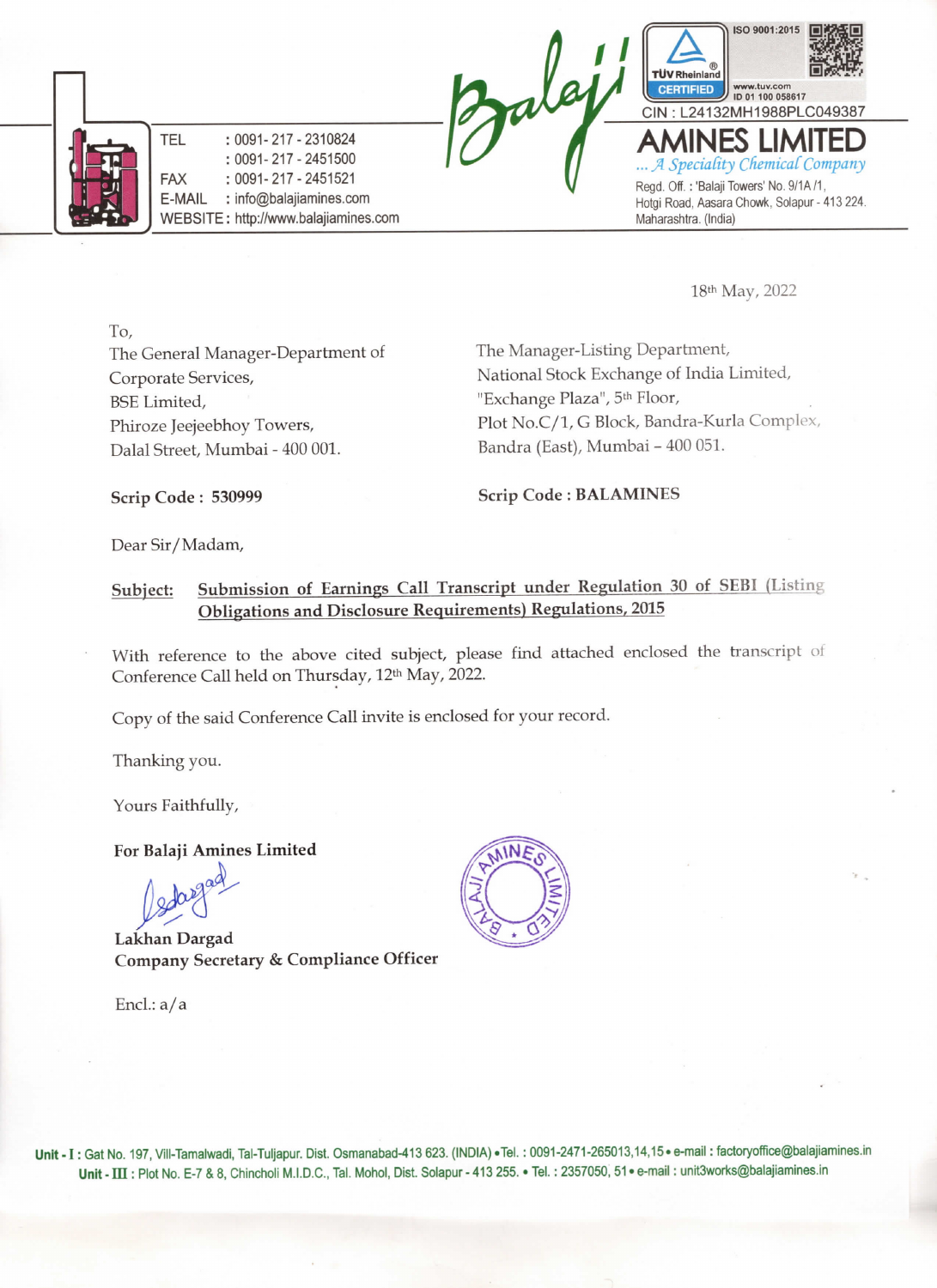Balaji AMINES LIMITED

# "Balaji Amines Limited Q4 FY22 Earnings Conference Call"

## **May 12, 2022**

Disclaimer: E&OE - This transcript is edited for factual errors. In case of discrepancy, the audio recordings uploaded on the stock exchanges on  $12<sup>th</sup>$  May 2022 will prevail.

**Balay AMINES LIMITED** 



**MANAGEMENT: MR. RAM REDDY – PROMOTER & MD, BALAJI AMINES LIMITED MODERATOR: MR. APURVA SHAH – PHILLIPCAPITAL (INDIA) PRIVATE LIMITED**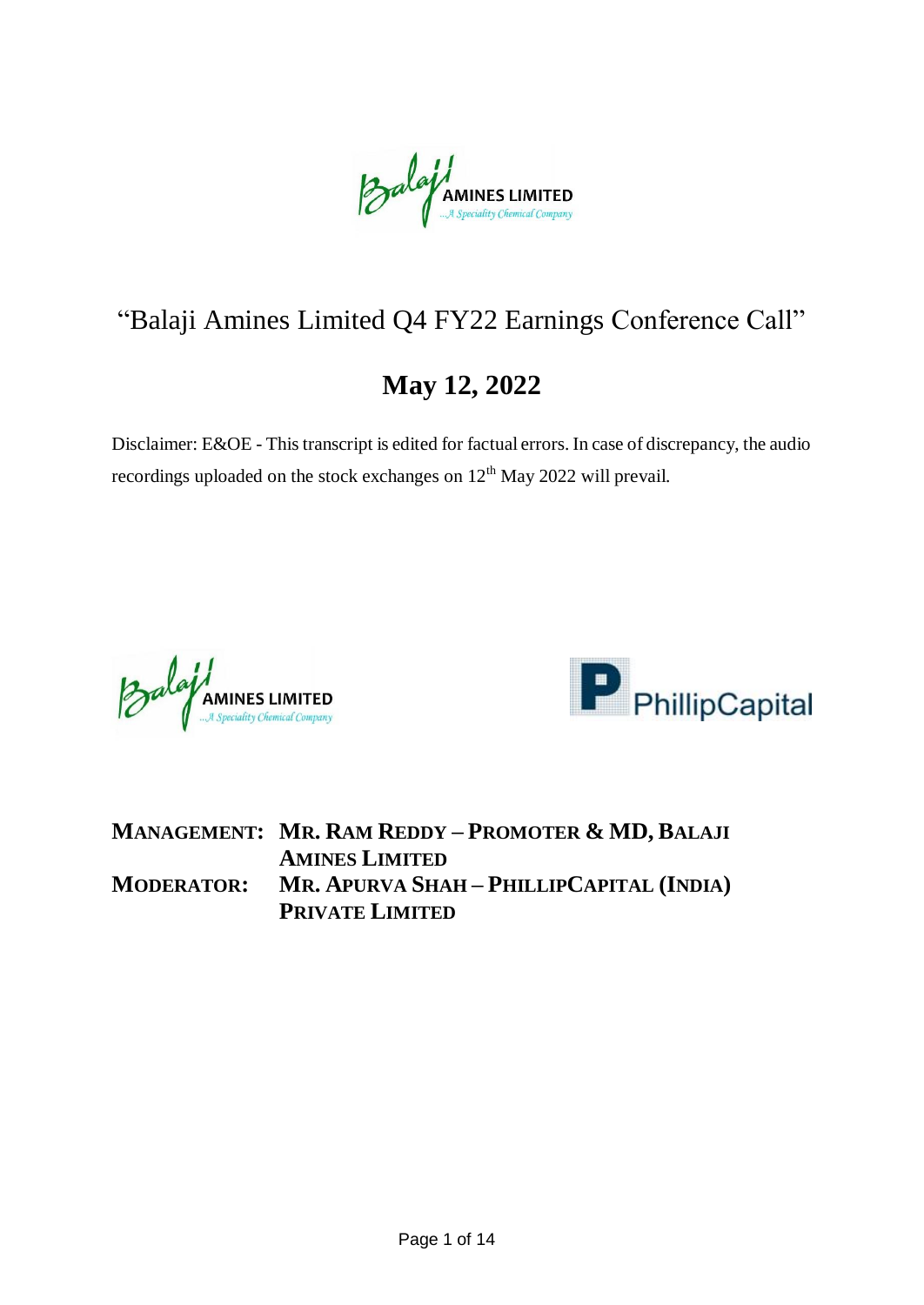

| <b>Moderator:</b>   | Ladies and gentlemen good day and welcome to Balaji Amines Limited Q4 FY22 Earnings<br>Conference Call hosted by PhillipCapital (India) Private Limited. This conference call may<br>contain forward looking statements about the company, which are based on belief, opinions and<br>expectations of the company as on the date of this call. These statements are not the guarantees<br>of future performance and involve risks and uncertainties that are difficult to predict.                                                                                                                                                                                                                                                                                                                                      |
|---------------------|-------------------------------------------------------------------------------------------------------------------------------------------------------------------------------------------------------------------------------------------------------------------------------------------------------------------------------------------------------------------------------------------------------------------------------------------------------------------------------------------------------------------------------------------------------------------------------------------------------------------------------------------------------------------------------------------------------------------------------------------------------------------------------------------------------------------------|
|                     | As a reminder all participant lines will be in the listen-only mode and there will be an opportunity<br>for you to ask questions after the presentation concludes. Should you need assistance during the<br>conference call, please signal an operator by pressing '*' then '0' on your touchtone phone.<br>Please note that this conference is being recorded.                                                                                                                                                                                                                                                                                                                                                                                                                                                         |
|                     | I now hand the conference over to Mr. Apurva Shah from PhillipCapital. Thank you and over to<br>you sir.                                                                                                                                                                                                                                                                                                                                                                                                                                                                                                                                                                                                                                                                                                                |
| <b>Apurva Shah:</b> | Thank you Lizann. On behalf of PhillipCapital (India) Private Limited I welcome all of you to<br>the Q4 FY22 Earning Conference Call of Balaji Amines Limited. We have with us today Mr.<br>Ram Reddy – Promoter and Managing Director of Balaji Amines. I request Ram sir for his<br>opening remarks, post which we will open the floor for Q&A. Thank you and over to you sir.                                                                                                                                                                                                                                                                                                                                                                                                                                        |
| <b>Ram Reddy:</b>   | Thank you. Ladies and gentlemen, a very good evening to all of you and welcome to the<br>conference call to discuss the Q4 FY22 Financial Performance of our company Balaji Amines<br>Limited. I hope you have got a chance to go through the press release and the financial statements<br>submitted to the stock exchanges and uploaded on our website.                                                                                                                                                                                                                                                                                                                                                                                                                                                               |
|                     | First kindly let me take you through the consolidated financial and operational<br>performance for Q4 FY22:                                                                                                                                                                                                                                                                                                                                                                                                                                                                                                                                                                                                                                                                                                             |
|                     | We are glad to have generated respectable quarterly results in an environment where the<br>chemical industry is facing severe margin challenges due to rising raw material prices and other<br>costs. We recorded 87% growth in total revenue which stood at Rs. 781 crores in Q4 FY22 as<br>against Rs. 418 crores in the corresponding quarter of previous year. Total volume stood at<br>33,780 metric tons (MT) for Q4 FY22, up by 18.3% as against 28, 547 MT in Q4 FY21. For Q4<br>FY22 volumes of basic amines stood at 7,284 metric tons, amines derivatives volume stood at<br>9,411 metric tons and that of specialty chemicals stood at 17,085 metric tons. Greater volume<br>offtake as a result of increased capacity utilization of our DMF and new ethanol plants<br>contributed to the rise in revenue. |
|                     | EBITDA was up by 50% which came in at Rs. 199 crores in Q4 FY22 as compared to Rs. 133<br>crores in the same period last year with EBITDA margin at 25.50% in Q4 FY22 as compared to<br>21.70/                                                                                                                                                                                                                                                                                                                                                                                                                                                                                                                                                                                                                          |

31.7% in the same period last year. Despite the challenging inflationary environment, we were able to restrict the fall in our operating margins due to improved operating leverage from increased volume offtake and stronger price realization, especially for products of our subsidiary company.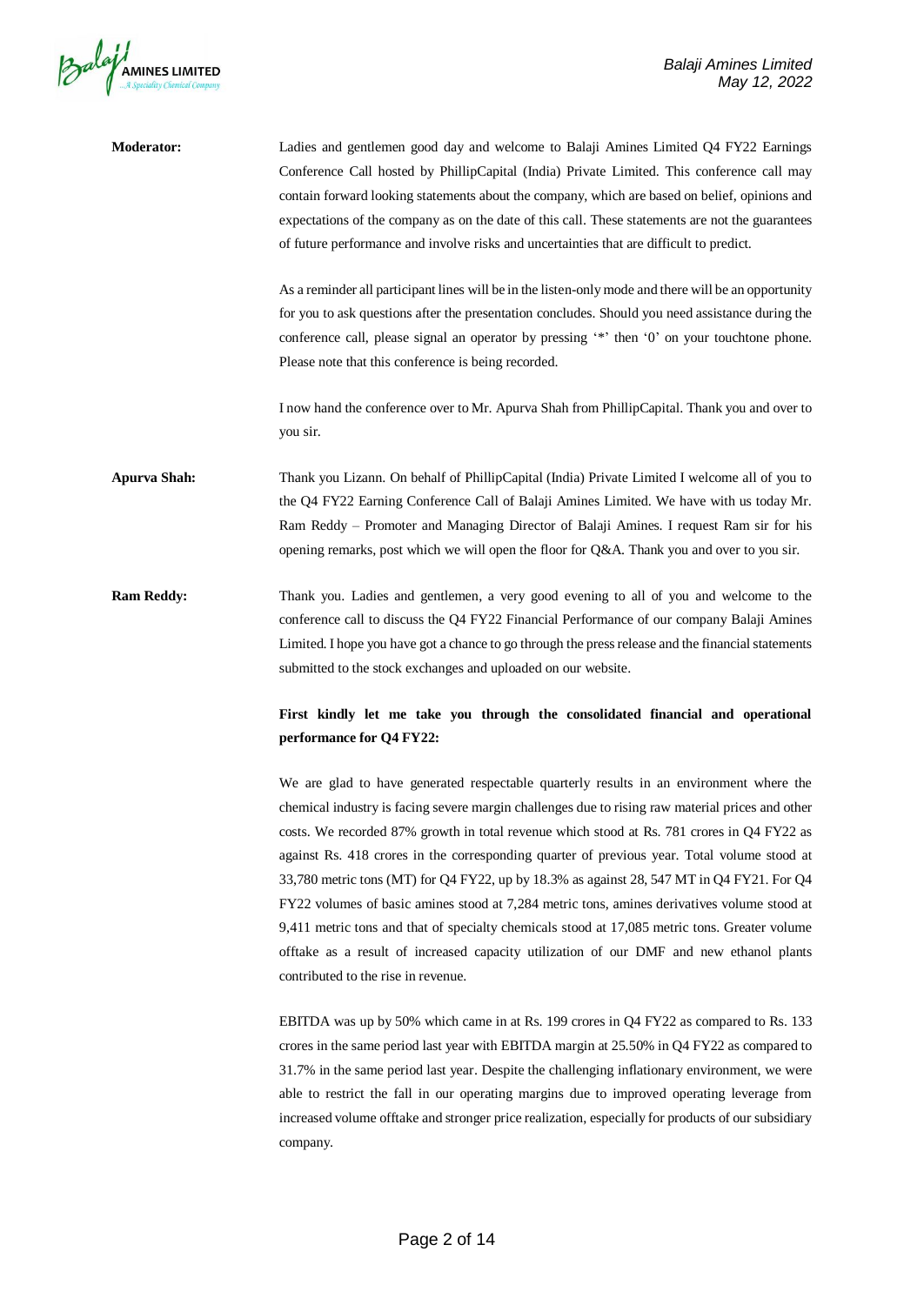

We expect operating margins to inch upwards in coming quarters on back of moderation in prices of key raw materials, favorable product pricing and better product mix going ahead. Profit after tax recorded an increase of 47% at Rs. 131 crores in the current quarter under review as against Rs. 89 crores in Q4 FY21. PAT margin stood at 16.8% in Q4 FY22 as against to 21.3% in Q4 FY21. Diluted EPS for Q4 FY22 stood at Rs. 33.56 per equity share as compared to Rs. 26.08 per equity share in Q4 FY21.

#### **Now coming to our consolidated performance for FY22:**

Revenue from operations in FY22 stood at Rs. 2,328 crores, up by 77% as compared to Rs. 1,318 crores in FY21. EBITDA witnessed the growth of 68% from Rs. 379 crores in FY21 to Rs. 637 crores in FY22. Given the inflationary conditions, our EBITDA margin narrowed by 141 basis points to 27.4% from 28.8% in FY21. PAT for FY22 witnessed a jump of 72% to Rs. 418 crores from Rs. 244 crores in FY21. Diluted EPS for FY22 stood at Rs. 113.71 per equity share as compared to Rs. 73.52 paisa per equity share in FY21.

Total volume stood at 1.15,349 metric tons for FY22 as against 1,06,057 metric tons in FY21 recording a jump of 9%. For FY22, volumes of basic amines stood at 24,999 metric tons, amines derivatives volume stood at 37,170 metric tons and that of specialty chemicals stood at 53,180 metric tons.

Our subsidiary company, Balaji Specialty Chemicals Limited, continue to see strong demand as well as robust price realization. We logged sales volume up 4,903 metric tons in Q4 FY22 at our subsidiary plant as against 3,669 metric tons in same quarter last year and 3,887 metric tons in Q3 FY22. We have recorded the capacity utilization of about 56% in FY22. Accessibility for raw material required for manufacturing products of the subsidiary plant continued to remain a major challenge in FY22. However, the supply bottlenecks have eased and we expect to operate the subsidiary plant at 70% to 80% capacity in a FY23. Non-agri chemical clients constituted about 50% of total sales of ethylene diamine in FY22 from about 10% in earlier quarters of operations. We have increased the share of exports from our subsidiary plant from 15% in H1 FY22 to 25% in FY22. Our endeavor is to increase it to about 30% going forward. We anticipate achieving annual turnover of about Rs. 700 to 750 crores in FY23. We expect the margins to sustain at the current elevated levels at the subsidiary level.

The construction of new plant for dimethyl carbonate in Phase-1 of Greenfield project Unit 4 is almost complete and we hope to commence operations by the end of June 2022. With few tweaks to the manufacturing process, this plant will be able to produce around 15,000 tons of DMC per year. The company would be India's only manufacturer of this product with annual domestic demand currently ranging from 8,000 to 9,000 tons which is currently entirely met by imports. DMC has major application in the manufacturing of polycarbonate. It is also used as a major solvent in the production of lithium batteries. The consumption of which will exponentially grow in India backed by various government incentives. At the same time, we believe there's a potential for DMC to be exported to international markets. Additionally, this plant will also produce 15,000 tons of Propylene Glycol per year which has major application in pharmaceutical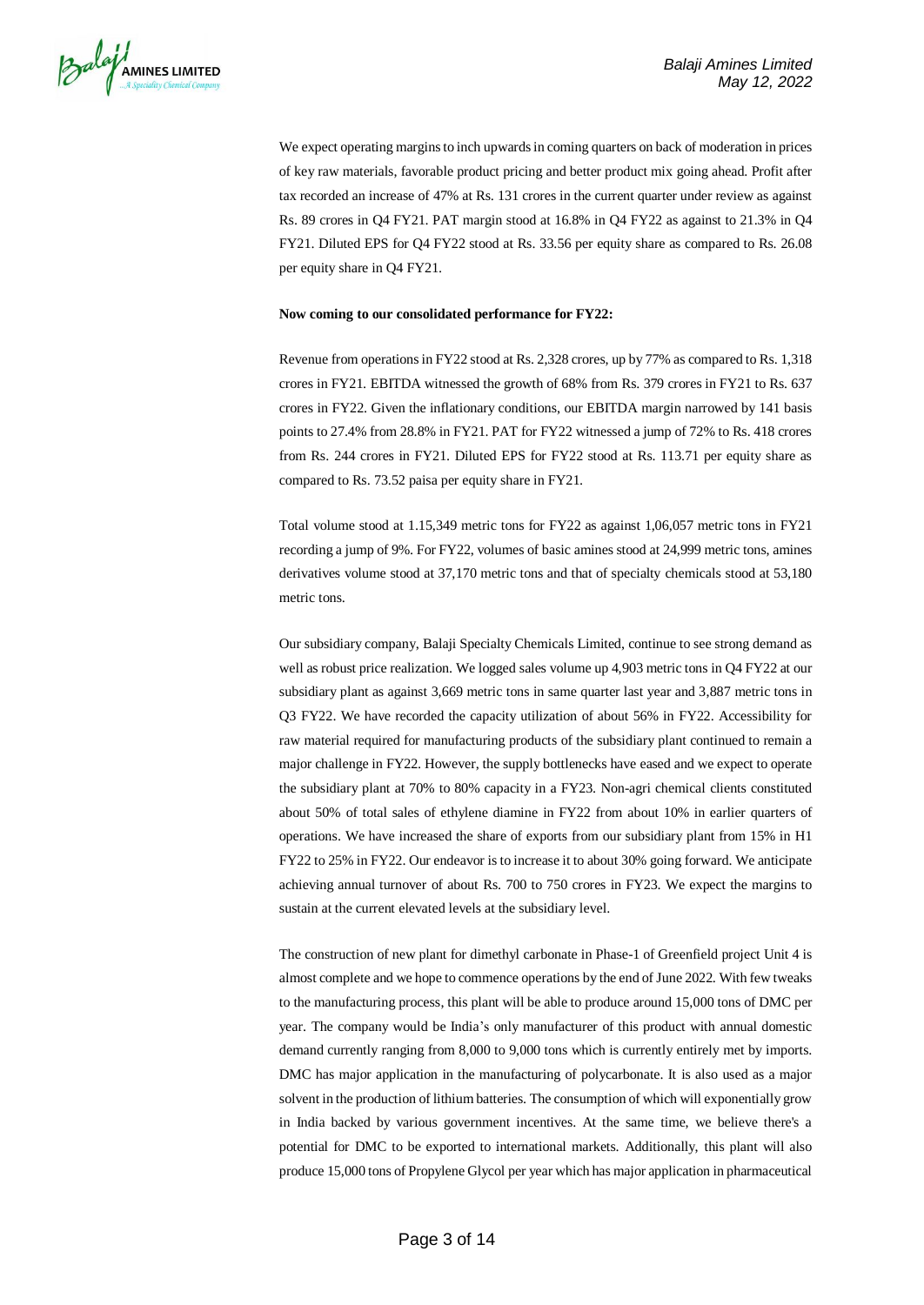

and agrochemical industry. This facility will be able to generate revenue of Rs. 300 to 400 crores per year at full capacity utilization. We expect our DMC facility to reach capacity utilization about 60% in the current financial year FY23.

The demand of DMF continues to remain healthy. With the completion of the bottlenecking exercise, the capacity utilization of this plant has increased substantially, the full impact of which is likely to be visible in FY23. In Q4 FY22 the DMF plant's capacity utilization was around 65%. We expect the capacity utilization of DMF plant to increase from about 42% in FY22 to 70% to 80% in FY23.

### **In terms of our future expansion goals:**

We plan to begin CAPEX under Phase-2 of our 90 acres Greenfield project for the installation of the following plants in FY23 and FY24; #1, is a new N-Butylamine plant with a capacity of 15,000 tons per annum. #2, acetonitrile plant with a capacity of 15,000 tons. #3, methyl amine plant with a capacity of 40,000 tons and DMF plant with the capacity of 30,000 tons. The total CAPEX for FY23 and FY24 will be about 300 to 400 crores. The production of the above plants will commence between mid FY24 and the end of FY25.

N-Butylamine is a new product that will be introduced to our already diverse product offerings and N-Butylamine is used as an ingredient in manufacturing of pharmaceuticals, API, dyes. water treatment chemicals, pesticides and emulsifiers. Annual domestic demand is estimated to be at 8,000 tons which is currently met entirely by imports.

We will manufacture acetonitrile at our new facility using a new improved technology which will provide us the cost advantage and allow us to address the impact of increased acetic acid prices enabling us to maintain healthy operating margins. By the mid of FY24 this plant should be operational.

Methyl amine is the key raw material and the base product for value added derivatives required by pharmaceutical and agrochemical companies. We are currently the market leader in methyl amines production in India and 80% our methyl amines production is captively used for manufacture of value-added products. Pharmaceutical applications segment and agrochemicals are expected to drive significant demand for methyl amine in India as well as global markets. To meet our increasing captive requirements, we plan to set up a separate plant for methyl amines with capacity of 40,000 tons per annum for which the company has already received environmental clearances.

We aim to construct a separate facility for DMF with a capacity of 30,000 metric tons under Phase-2 expansion, based on the existing scenario which suggests the growth of API and pharmaceutical industries under 'The Atmanirbhar Bharat package'. The annual total domestic demand for DMF in India is about 90,000 tons of which about 70,000 tons is met by imports. In India demand of DMF is increasing at a rate of 7% to 10% per year.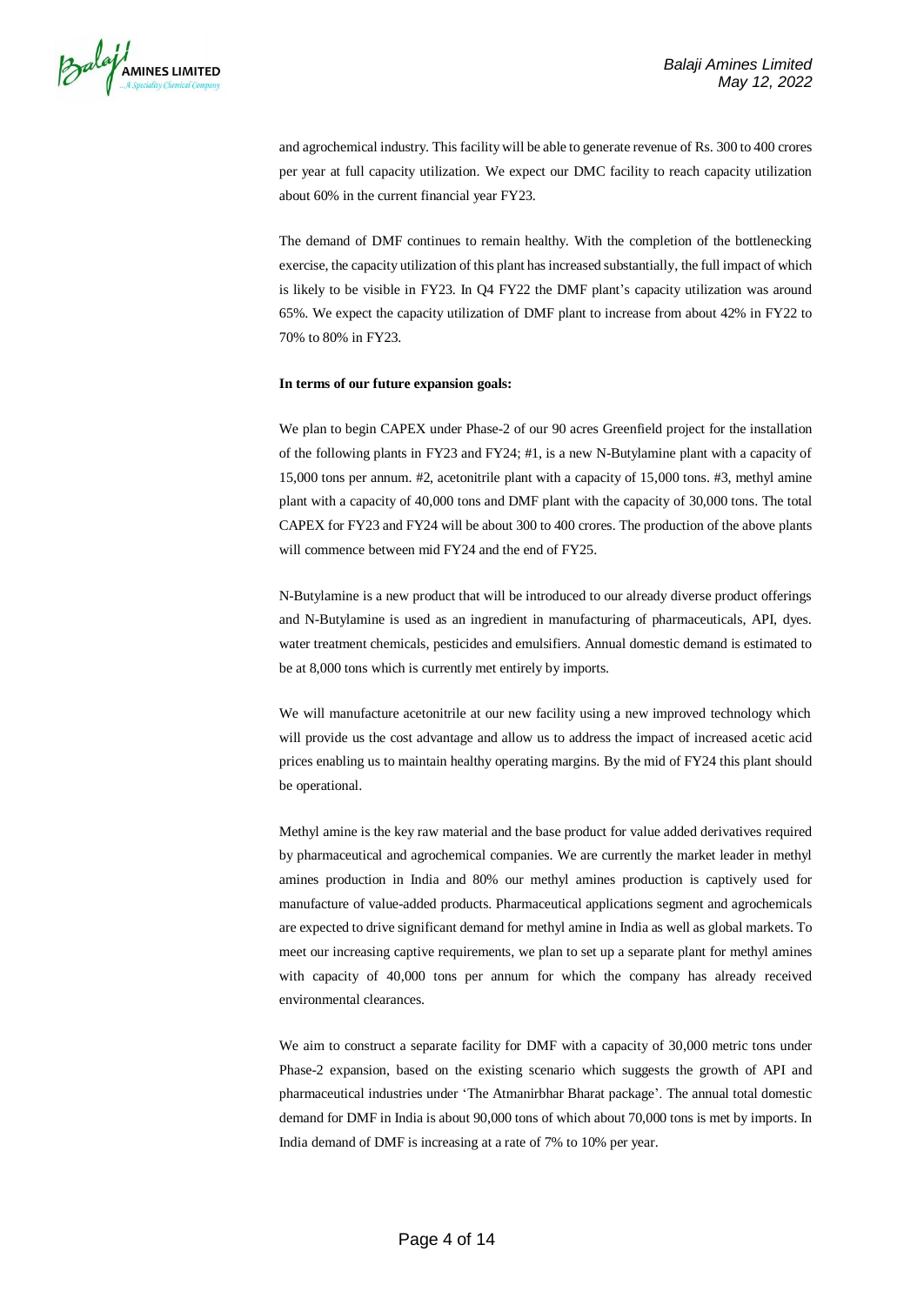

|                      | In the coming quarters we expect to see an improvement in capacity utilization of our legacy<br>products due to easier access to raw materials for matching products at our client's end. In FY22-<br>23 we expect substantial improvement in volume offtake from improved capacity utilization of<br>our ethyl amine, DMF and acetonitrile plant as well capacity addition on account of our new<br>DMC plant. |
|----------------------|-----------------------------------------------------------------------------------------------------------------------------------------------------------------------------------------------------------------------------------------------------------------------------------------------------------------------------------------------------------------------------------------------------------------|
|                      | That's all from our side. We now leave the floor open for question and answers.                                                                                                                                                                                                                                                                                                                                 |
| Moderator:           | Thank you. Ladies and gentlemen, we will now begin with the question-and-answer session.<br>We'll move on to the next question. That is in the line of Dhagash Shah from Motilal Oswal.                                                                                                                                                                                                                         |
| <b>Dhagash Shah:</b> | Which are the products which are facing raw material supply issues?                                                                                                                                                                                                                                                                                                                                             |
| <b>Ram Reddy:</b>    | That is only the subsidiary plant, one is monoethanolamine. I think it has started easing out. I<br>think in the coming quarters we should be in a position to get a sufficient required raw material.<br>The other one is ammonia; prices have gone up but we are getting. Availability has become easy<br>now.                                                                                                |
| <b>Dhagash Shah:</b> | The revenues for the subsidiary have been close to 500 Cr and you still mentioned that next year<br>the capacity expansion would increase, is the understanding correct that the prices would go<br>down as raw material costs moderate?                                                                                                                                                                        |
| <b>Ram Reddy:</b>    | It may be, see present we have almost 500 crores, the capacity of 56%. If we reach 70% to 80%,<br>so we are saying it will be between 700-750 crores and then there may be correction of some 5%<br>to 7% of the prices also, all put together we have given the guidance of 700 to 750 crores.                                                                                                                 |
| <b>Moderator:</b>    | The next question is from the line of Rohit Nagaraj from Emkay Global.                                                                                                                                                                                                                                                                                                                                          |
| Rohit Nagaraj:       | First question is on methanol, how has been the availability and the challenges in terms of gas<br>price increase which are happening in Europe, so are we facing any challenges from pricing as<br>well as availability perspective?                                                                                                                                                                           |
| <b>Ram Reddy:</b>    | Methanol is not anyway; it is not sourced from Europe and availability is there. Only the price<br>was the issue but I think the price is also we feel that if it is stables around Rs. 30-31, last 3<br>months we are seeing this price below is 28 and up is Rs. 32-33. I think we should feel that it<br>stabilizes at 30 plus level.                                                                        |
| Rohit Nagaraj:       | The similar question on ammonia. The prices have increased and have we been able to pass it<br>on completely to the customers and are there any issues in terms of volume offtake because of<br>the increase prices of our product?                                                                                                                                                                             |
| <b>Ram Reddy:</b>    | Yes, we are in a position to pass on. Actually, last quarter there was an impact on the margin<br>because of it is a transit period for passing on the increments. Now that phase is completed and<br>we are in a position to passing on this and the availability also become little stable now.                                                                                                               |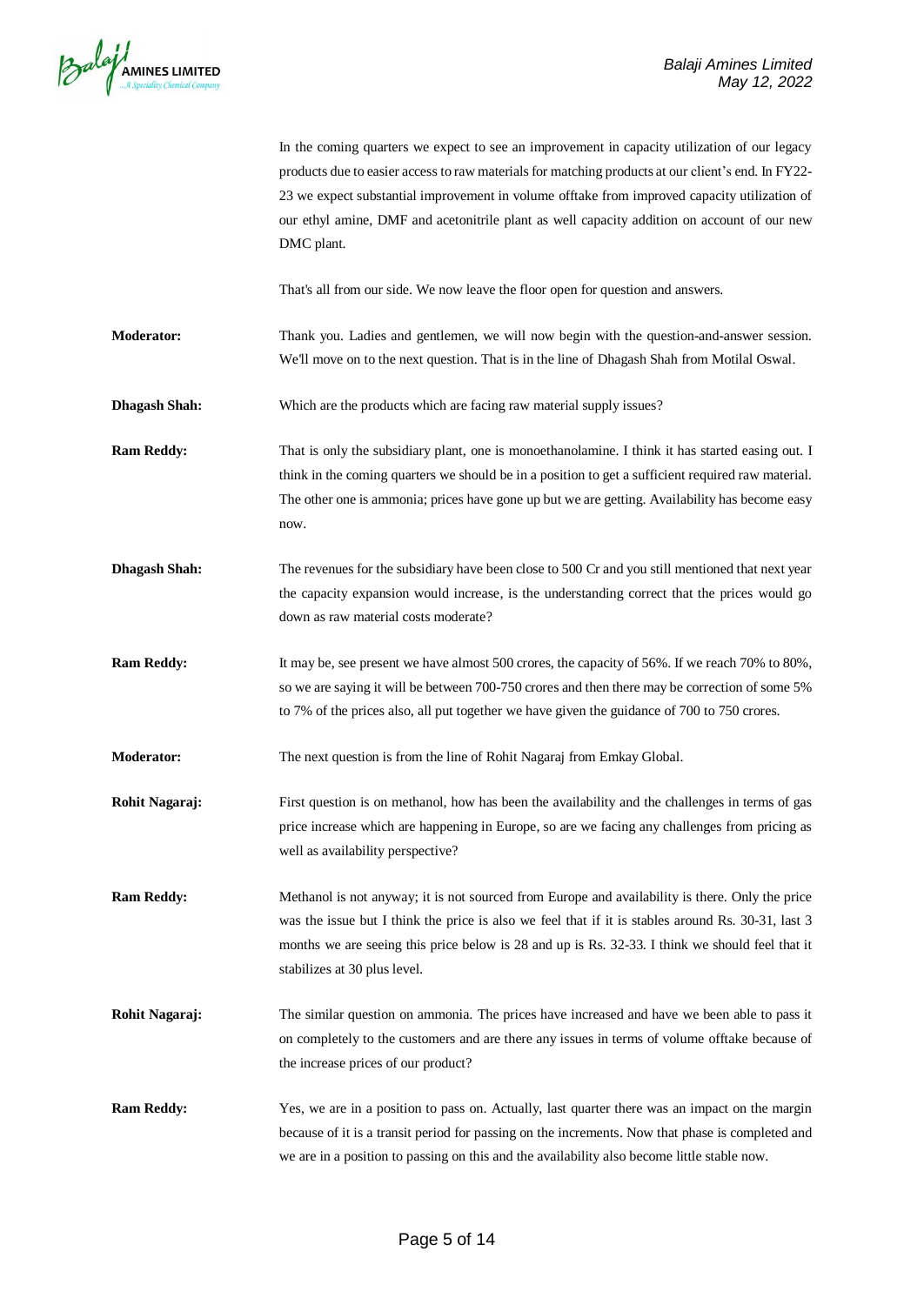

- **Rohit Nagaraj:** Second question is in terms of operational parameter. How are we placed from the HSE perspective that we are producing most of the solvents and given the fact the temperature condition when we have been hearing a lot of incidences happening in the industry. How are we placed for our facilities from the totally environment perspective?
- **Ram Reddy:** Thank you for your valid question and yes, we are much alert. Not only now, very unfortunate that we have seen a couple of incidents in the industry and we are right from the initial itself we have the number of controls in the various places in the plants. Definitely we have all the systems in place for the safety point of view. Secondly in the environmental point of view yes, as we have said earlier, our all the sites are zero discharge plants. We are maintaining to that and we can say that we can maintain forever these types of things. Normally whenever we select the products, we look all these points. One is a safety and a second is environment which is utmost important thing for us while operating the plants.
- **Moderator:** The next question is from the line of Dhaval Shah from Swan Investments.
- **Dhaval Shah:** Question on acetonitrile. INIOS Nitriles is expanding acetonitrile capacity in Germany by 15,000 tons and the management says that they want to get the acetonitrile production back to Europe which has shifted to Asia sometime back. So, what are our thoughts on this? Does it create over capacity kind of situation in the global market, just your thoughts because you are also expanding on acetonitrile?
- **Ram Reddy:** Yeah. See the growth is also there. We must realize that what is happening around world growth point of view that is number one. Number two, I think earlier also I said, earlier people used to take this as a final solvent while being the API. Now the people have started because its availability and its user friendly. Normally they call it as rich solvent. There is every possibility to have the rapid growth in the solvent of the API industry. If any new molecule comes definitely someone will prefer to go acetonitrile instead of going for the any other cheaper solvent. Secondly, regards our capacity why we are coming, as I said we have it totally different technology and we will have the price advantage definitely. We don't see that the current competition and all those things, we will be definitely comfortable with our price once we start this new technology. The reason we were not very keen to expand the old plant, we are sticking to that only 12 tons capacity. We are continuing that till we get this new plant; we want to test this new technology. We want to prove ourselves with a very competitive pricing. Then we will think of any new expansions on that.
- **Dhaval Shah:** Secondly now in terms of our volume growth for FY23 and FY24, this 1,50,000 tons is what we remain confident for the next year?
- **Ram Reddy:** It should be, 1,15,000 is the actual figure. We are coming up with a new like we are talking about the DMF full capacity utilization in the coming years. Ethylamine we have seen only 9 months in the past year, current year we will see full capacity and DMC, propylene both are coming in stream. So, definitely there we will see better or more than 115. We should see same like 10% to 15% minimum growth in this.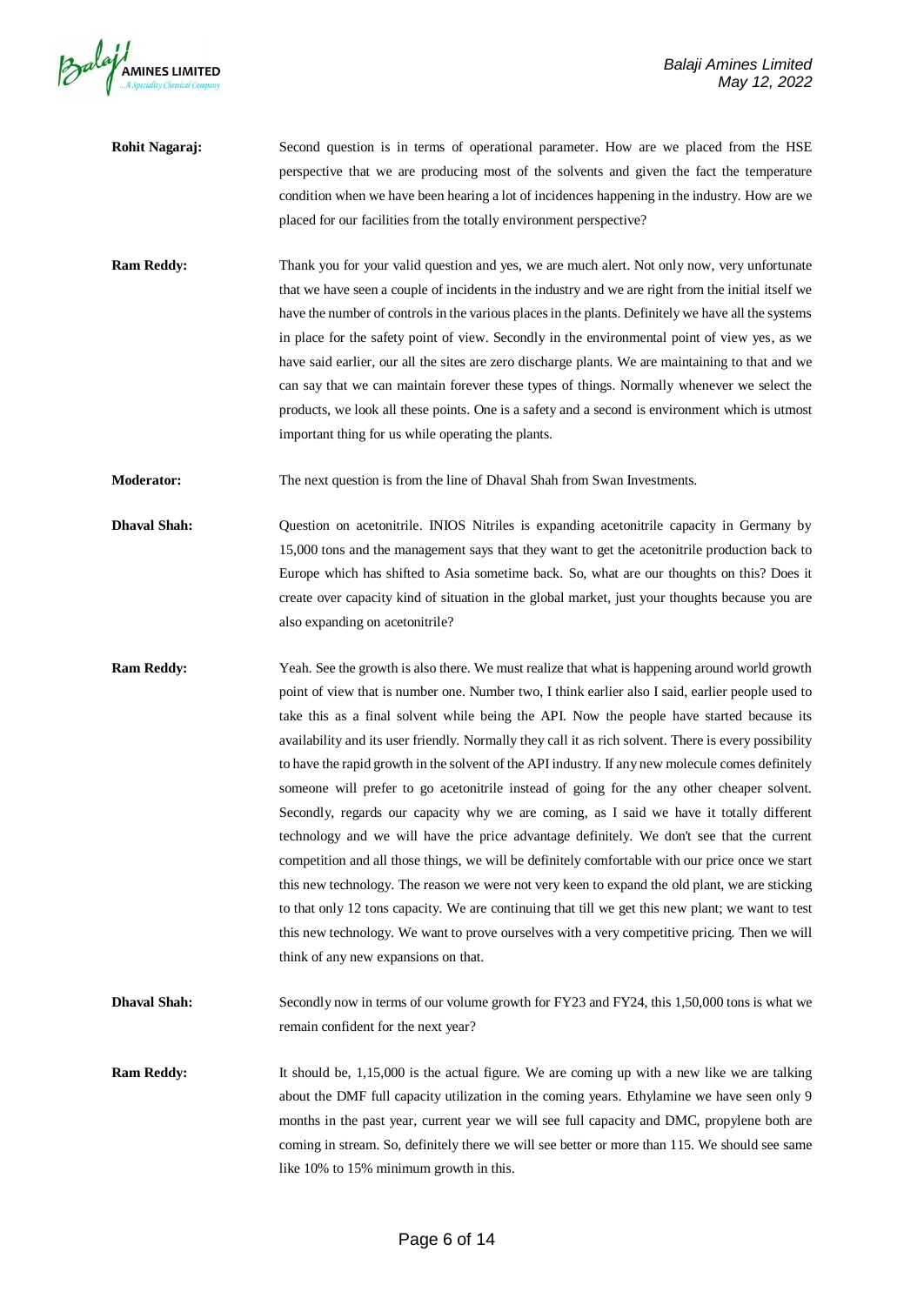

| <b>Dhaval Shah:</b>  | How is the trend in terms of the spreads and the EBITDA per kg, what we are making currently<br>because we are one of very few companies especially in this quarter where we have maintained<br>very healthy EBITDA per kg and we hear that some prices have started correcting overall in<br>chemical basket. What is your thought process in terms of over next couple of quarters what sort<br>of EBITDA per kg trend do you see? Can we maintain it near to this level or how do you see the<br>different spreads across the product basket?                                                                                                                                                                                                                                                              |
|----------------------|---------------------------------------------------------------------------------------------------------------------------------------------------------------------------------------------------------------------------------------------------------------------------------------------------------------------------------------------------------------------------------------------------------------------------------------------------------------------------------------------------------------------------------------------------------------------------------------------------------------------------------------------------------------------------------------------------------------------------------------------------------------------------------------------------------------|
| <b>Ram Reddy:</b>    | Actually, I can say the good numbers and the bad period. What we can say, this has only<br>happened when you have the multiple products of basket. One product is not doing well then<br>another product in helping you, that is a specialty with the Balaji Amines where we have number<br>of products and number of applications of the products. That is how it has helped us. Going<br>forward yes, you're right there are some pressures but with the same time we are coming up with<br>the new products also which are introduced just this year which are coming in the coming years<br>also. Definitely as I said earlier 24% to 26% EBITDA is sustainable. As I said earlier in our case<br>you cannot calculate per kg EBITDA because our product mix is much different than any other<br>company. |
| <b>Dhaval Shah:</b>  | In terms of using methyl amine captively like 4 years back we were at 30% captive usage. Now<br>we are at 80% captive usage, so this shows while our volume has not been that huge in last 3-4<br>years but our EBITDA per kg has improved because of the large move to the value-added<br>products. Now over another 2-3 years down the line post our CAPEXs are over, will we be at<br>same 80%-90% captive utilization of methyl amine?                                                                                                                                                                                                                                                                                                                                                                    |
| <b>Ram Reddy:</b>    | It should go because that depends upon both. Especially when we are talking about the DMF<br>and the methyl amine plants, the methyl amine plant total capacity will be utilized for our DMF<br>and for some of our existing unutilized capacities of the derivatives. So, there will not be much<br>of volume going out from the methyl amines, maybe very nominal 10,00 to 12,000 tons may go<br>out for the marketing directly in the methyl amines. Regarding the new products yes, that DMC<br>and propylene glycol volumes definitely will be adding for the total existing capacities of the<br>volumes.                                                                                                                                                                                               |
| Moderator:           | The next question is from the line of Kishan Gupta from CD Equisearch Private Limited.                                                                                                                                                                                                                                                                                                                                                                                                                                                                                                                                                                                                                                                                                                                        |
| <b>Kishan Gupta:</b> | Given this volatility in raw material prices and short supply of some materials which you've<br>talked about, so how much do you think your backward integration has helped in scaling your<br>business?                                                                                                                                                                                                                                                                                                                                                                                                                                                                                                                                                                                                      |
| <b>Ram Reddy:</b>    | These result numbers are saying Kishanji. Because in the bad period also we have done better<br>because of our product mix and backward and forward integration has helped us a lot. In one<br>step bringing the raw material and doing a single step always will not be much competitive.<br>When you do the number of steps, suppose if you talk over the one up my product N-Methyl-2-<br>Pyrrolidone, we do from the BDO. We buy the BDO, BDO to GBL, GBL to NMP. These are<br>the two steps we do where you get the leverage of the margins. See volatility is not with us, it is<br>with the entire world is facing the situation today. We can say we are in much advantageous                                                                                                                         |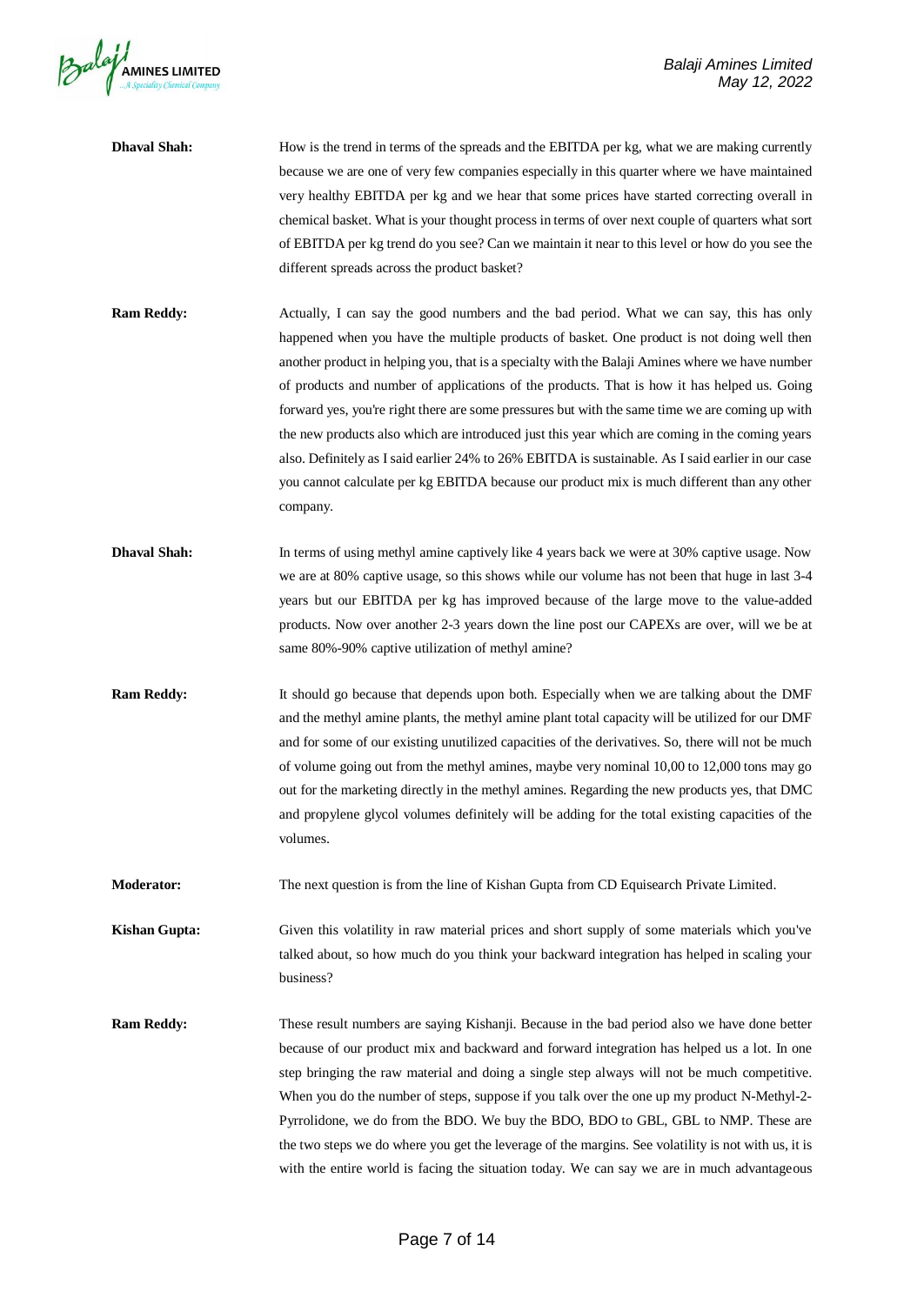

stage than comparatively the European countries because who're more dependent on the gasses from the Ukraine and Russia. We are well aware that what is happening with those two countries and how it is impacting the Europe. We may be impacted indirectly but definitely we are at advantageous stage in the availability point of view.

**Kishan Gupta:** Has your integration increased over the years like what it was 5 years back?

**Ram Reddy:** I did not get your question.

**Kishan Gupta:** The level of backward integration, so has it increased over the years for you like what it was?

- **Ram Reddy:** What we have we defined before going for the integration. It's not happening without having any master plan. Just now as I said that we are going for the DMA and DMF means it is integration between both the plants. The DMA plant is built for the manufacturing of DMF. So, these are only planned. It's not unplanned integration. These are only one or two steps, not very major.
- **Kishan Gupta:** You have talked about growing your exports both in subsidiary as well as the standalone. Will it be from existing markets or newer markets?
- **Ram Reddy:** Both, existing also sometimes we are getting the advantage but like today China is not in a position to reach some of the parts of the world where we are getting some advantage in exporting our products to that particular area. That is one area which is existing I can say and new which are coming up like just now I said the DMC we have a lot of opportunity to go outside country. We are talking about new product that N-Butylamine that is also there's a lot of opportunity to go outside the country. With all this our main aim to reach at least 30% to 35% of the total revenue should be from outside the country which will help in having the net sales edge for any of imported raw materials.
- **Moderator:** The next question is from the line of Ishmohit Arora from SOIC LLP.
- **Ishmohit Arora:** What is our current capacity utilization of ethyl amine?

**Ram Reddy:** The new plant which we have done almost using about 80% of the capacity utilized as of now. So, it is just half of the year. Last year we have done only 9 months but this year we feel that we should be in a position to do now 80% and going forward we should do 80%-85% by end of the year.

- **Ishmohit Arora:** One question on the products that you've been launching is that on the Dimethyl Carbonate, what is the right-to-win in export markets? Secondly in Acetonitrle with the technology we are coming up with so, is it first of a kind in the world technology or someone else's also manufacturing using the same technology?
- **Ram Reddy:** I have not seen if anybody is manufacturing, domestic nobody's making it but outside country yes definitely one or the other people must be using similar technology. But for the country it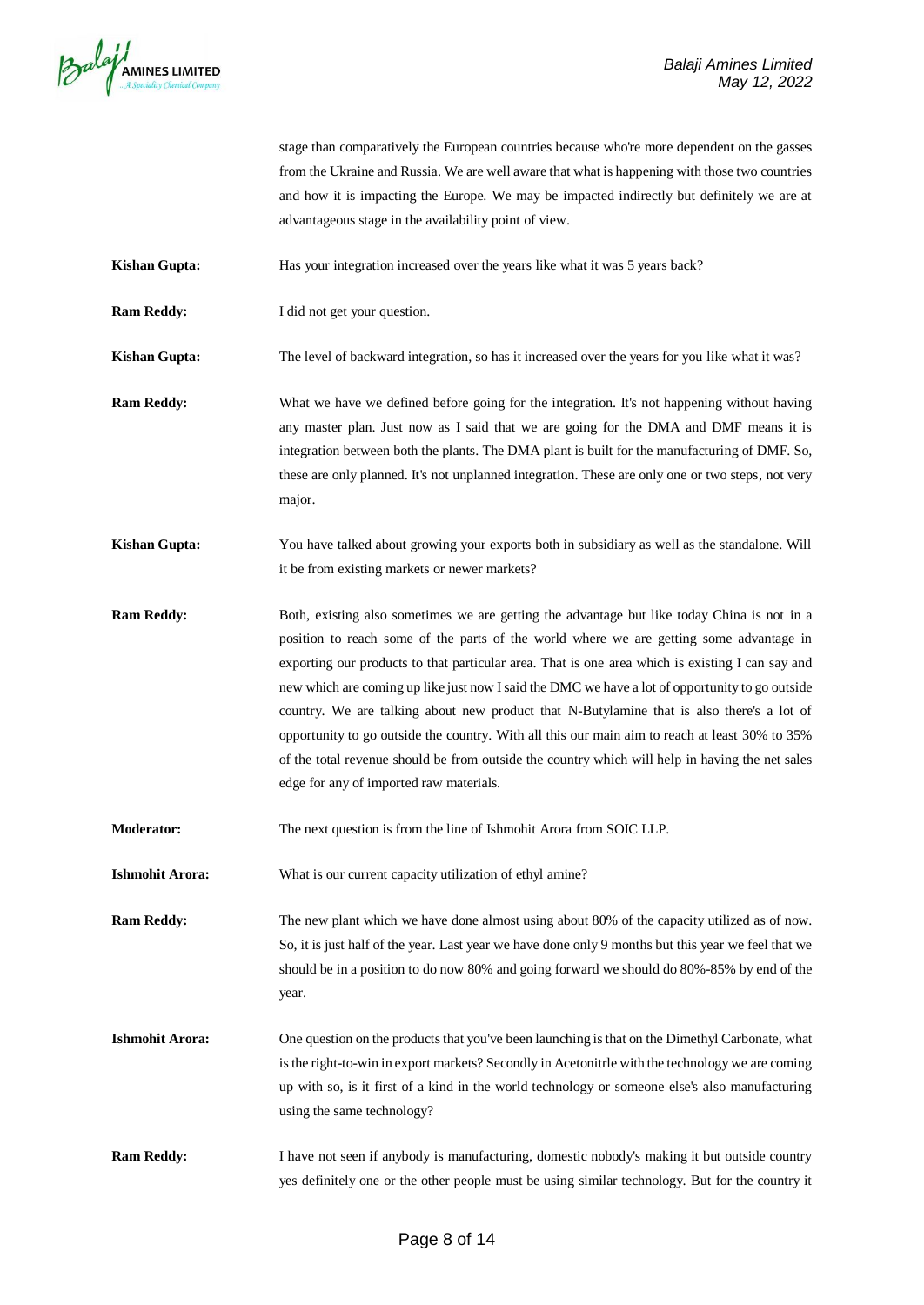

the first time which I think. We will be producing DMC and propylene glycol together; the total capacity I think I have cleared. I don't know how many people understood. The total capacity of this plant will be 30,000 tons. Out of which, there will be 15,000 tons of DMC and 15,000 tons of propylene glycol.

**Moderator:** We'll move on to the next question. That is from the line of from Naresh Vaswani from Sameeksha Capital.

**Naresh Vaswani:** On EDA there was some force majeure by some of the players. I wanted to know how is the situation now because that led to increase of EDA prices. In DMF if I look at the last 4-5 years, so this year our utilization has suddenly started to pick up. I wanted to know what is driving this demand in DMF this year and particularly next year you are guiding for almost close to full utilization and we are also expanding, so these two questions?

**Ram Reddy:** EDA, I can say you're right that outside country that is Europe one or two or maybe two to three plants in the force majeure reasons well known that because of the gas availability from the Ukraine due to natural gas shortage in the European region. That could be the reasons. Yes, it is continuously in demand, even now also same demand trend is going on. We see that next 3 to 6 months we can see the similar demand for the EDA. As regards DMF you are right, even we also want to know what went wrong with the DMF. We have waited for 6 months with this demand. The reason we have taken a decision that at least in India we need more than 90,000 tons, 90,000-96,000 tons of the consumption of this particular product and we have only existing plant is 30,000 tons out which we were doing only 20,000 hard. Probably this year we'll do total 30,000 tons. And coming year, we are looking for this existing demand is 96,000 plus if you take some 6% to 7% growth also it will cost 1,00,000 tons. Even after adding our additional capacity of 30,000 tons also, it will be only 60% of the country's demand. I'm not talking about world's demand. So, definitely there's a room. That's the reason the decision taken by the management to go with the second plant of the DMF.

**Moderator:** The next question is from the line Amar Maurya from AlfAccurate Advisors.

**Amar Maurya:** Number one, EDA I believe your utilization had also gone up in this quarter as well as the prices obviously the prevailing. So, is it like your competitors cost of production like majority of competitors were European and their cost of production has also gone up? So, because of this, these prices are there for EDA and till the time situation doesn't normalize, this kind of prices can continue? This is one. Second question is DMC. As you said that Rs. 150 crores can come from DMC. The by-product which you are saying that can contribute another Rs. 150 crores so the total project will contribute Rs. 300 crores of revenue. These are two questions from my side.

**Ram Reddy:** Yes, EDA you're right. Currently situation is the same as I said in my earlier answer and it will be continued. At least to me the visibility is over next two quarters looks like this in the price point of view and as well as demand point of view. And for your second question DMC and propylene glycol together, if both runs at peak level, I think I have given the guidance of Rs. 300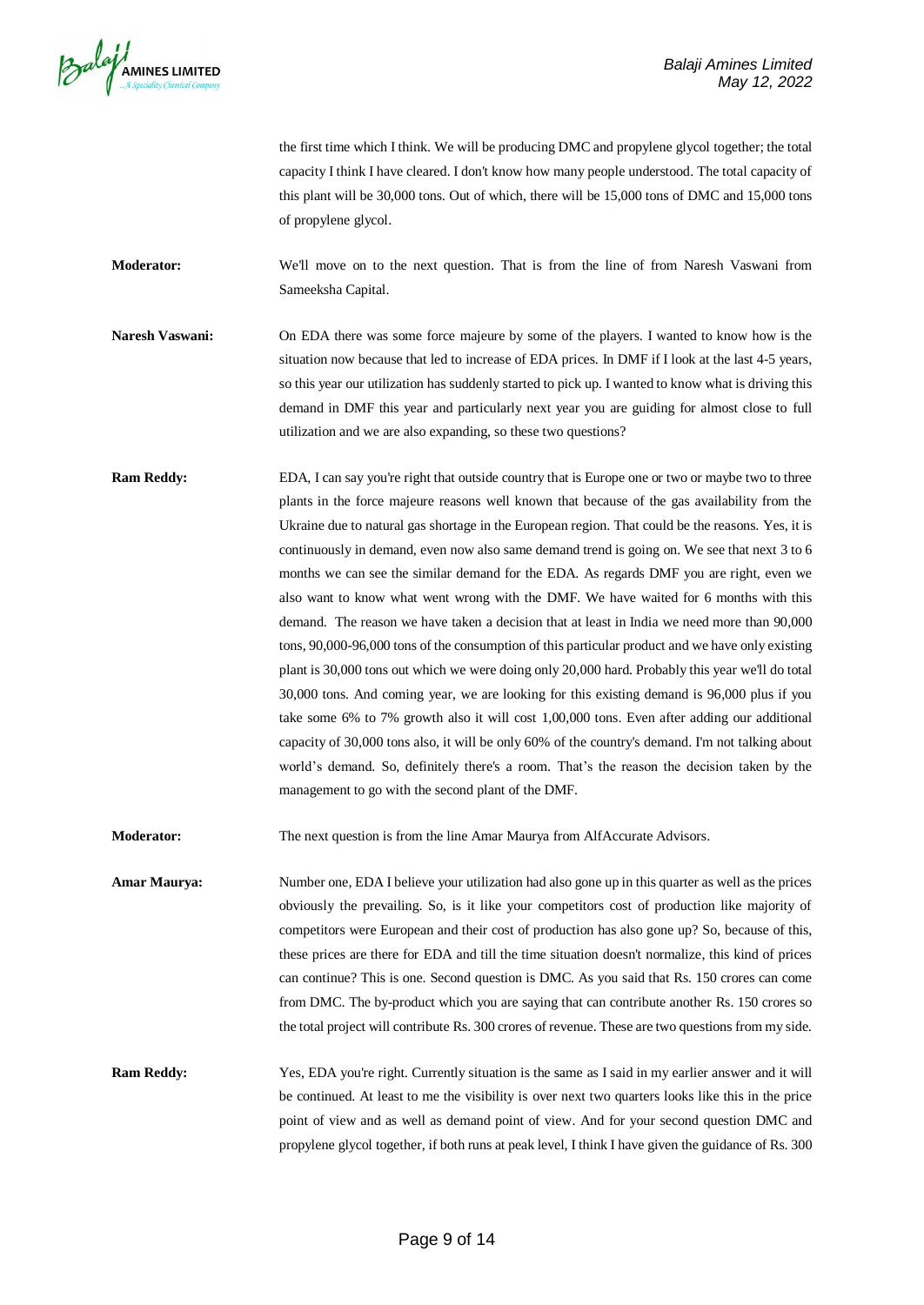

crores. What Rs. 150 crores what we talked about current year part operation. Part operation, lower capacity utilization because being a first year.

**Moderator:** The next question is from the line of Anshul Vaidya from Edelweiss Wealth Research.

**Anshul Vaidya:** First on the Butylamine plant which we are planning. I see we are putting out 15,000 tons of capacity. So where these additional volumes apart from the domestic you think would be absorbed? What are the key raw materials we are looking for producing this particular market?

- **Ram Reddy:** Again, here the raw material is butanol and ammonia and butanol is available in the country. There are two-three manufacturers and even import also available like a commodity product. And in the country as of now the consumption is almost 8,000 to 9,000 tons which is totally imported. Apart from this, we have seen around world there's a good demand for this product. Probably a part of our production will go for the exports out of total 15,000 and first year of operations we may do around a 60%-70% capacity utilization whereby, by the time we reach to the 70-80%, even country's consumption also may go up, the way the things are happening for the new molecules and the new things are happening. We feel that there should be some incremental growth in coming years in the butylamine also.
- **Anshul Vaidya:** Just a follow-up. Can you give me some ballpark asset turnover on the new CAPEX which we have announced? The four new ones and on the DMF we are saying that we will be running on the improved capacity. Is it fair to assume 80 tons per day for 300 days for DMF?
- **Ram Reddy:** Yes, we should. If everything goes well subject to raw material availability of course which is available as of now but if everything goes like this, definitely, yes, we will be doing 80 to 90 tons per day.

**Moderator:** The next question is from the line of Jatin Damania from Kotak Securities.

- **Jatin Damania:** The question on the subsidiary. Now you are guiding that probably we'll do Rs. 700-750 crores of revenue in next year. Beyond Rs. 750 crores what is the company that we are looking at, to I mean another molecules that we are going to add in the subsidiary that will drive the growth? The first one and second again on the subsidiary but couple of quarters back that we had indicated that as a company we had formed a credit committee to evaluate the options in terms of merging your company with Balaji Amines. So, what's the status on the same?
- **Ram Reddy:** Number one regarding the new, see we are talking about today is only 56% and coming year we are talking about 70%-70% to 80% whereby 700 to 800. If it goes to 90%-95%, I think it should reach to Rs. 1,000 crores. We are working on the debottlenecking. We have seen some opportunity, doing some debottlenecking. That we are evaluating. We do some equipment adding and probably this capacity may grow another 10% to 15% in the existing 30,000 tons, that is number one. We are also looking the opportunity if we can do some derivatives by adding some small equipment. That is also we are doing it. But as regards to the committee and the merging and all there's a subsidiary board is evaluating the options for doing these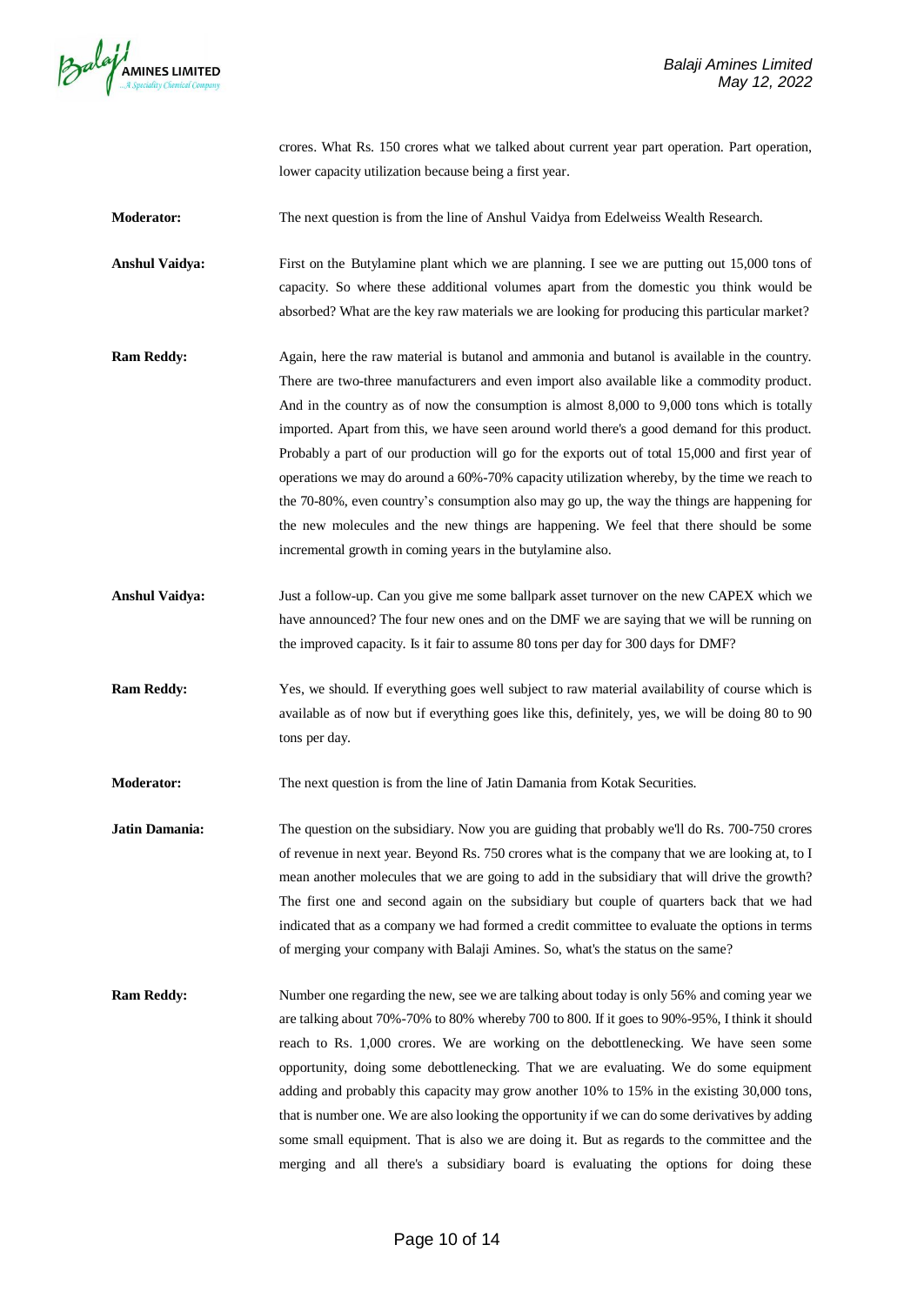

debottlenecking and other things; fundraising, whether we can do some fundraising or whether we can do the merging whatever they are. They're working on it on and the board will evaluate and in the coming one or two quarters you will hear the exact what is going to happen.

- **Jatin Damania:** As of now we are focusing more of EDA only that will be doing a debottlenecking and that will probably drive the revenue for next 2 years beyond which the derivatives will come in place?
- **Ram Reddy:** Yeah, you are right.

**Moderator:** The next question is from the line of Darshil Trivedi from Crown Capital.

- **Darshil Trivedi:** I just wanted to ask around roughly we did nearly Rs. 780 crores revenue this quarter so what can we think about in terms of FY23? Will this run rate sustain or can we even do better with new capacities coming up?
- **Ram Reddy:** Current financial years I think in a standalone we should be in a position to touch Rs. 2,200 to Rs. 2,300 crores and consolidated we should be in a position to reach Rs. 2,500 crores.

**Moderator:** The next question is from the line of Tanvi Bhandari from Hem Securities.

- **Tanvi Bhandari:** Just one thing, continuing the same question, can you give guidance for your EBITDA margins also on a consolidated level for FY23 that you guided a top-line, will we be able to touch Rs. 2,500 crores? And also, in Rs. 2,500 crores to what extent would be the additional revenue that has come in from the new capacities?
- **Ram Reddy:** See this 2,500 just now I think in my earlier questions have answered. One is the full capacity utilization of DMF and full year operation of ethyl amine and new products like DMC and Propylene Glycol sales from the next quarter onwards almost nine-months or 8 to 9 months will be available for this. All these things will add to the revenue of the current revenue. Second thing, yes, we should be in a position to do minimum 24% to 26% EBITDA. We should be in the position to maintain. Whenever we do any new product, we need to do some aggressive marketing to catch up the market. That time in the first year of the operation, first year of the entering in the market, we will have little lower EBITDA but definitely in the following years, we should go these whatever we are giving now 26%-27% should be in a position to maintain.
- **Moderator:** The next question is from the line of Anubhav from MC Pro Research.
- **Anubhav:** My question is a little generic in nature. I wanted to understand on the end-market part, both key end-market, agro-chem and pharma. What are your views on the demand side? How are they holding up? I mean how they channel new entries for both? Are you seeing any case of over stocking from areas? So, maybe on absolutely or relatively if you can give some view on that?
- **Ram Reddy:** Thank you for this specific question. Even though it may not be fully related to our company but I just would like to share whatever little knowledge I have from the day-to-day working market. What has happened this China lockdown. It is I think almost 6 to 8 weeks is passed for this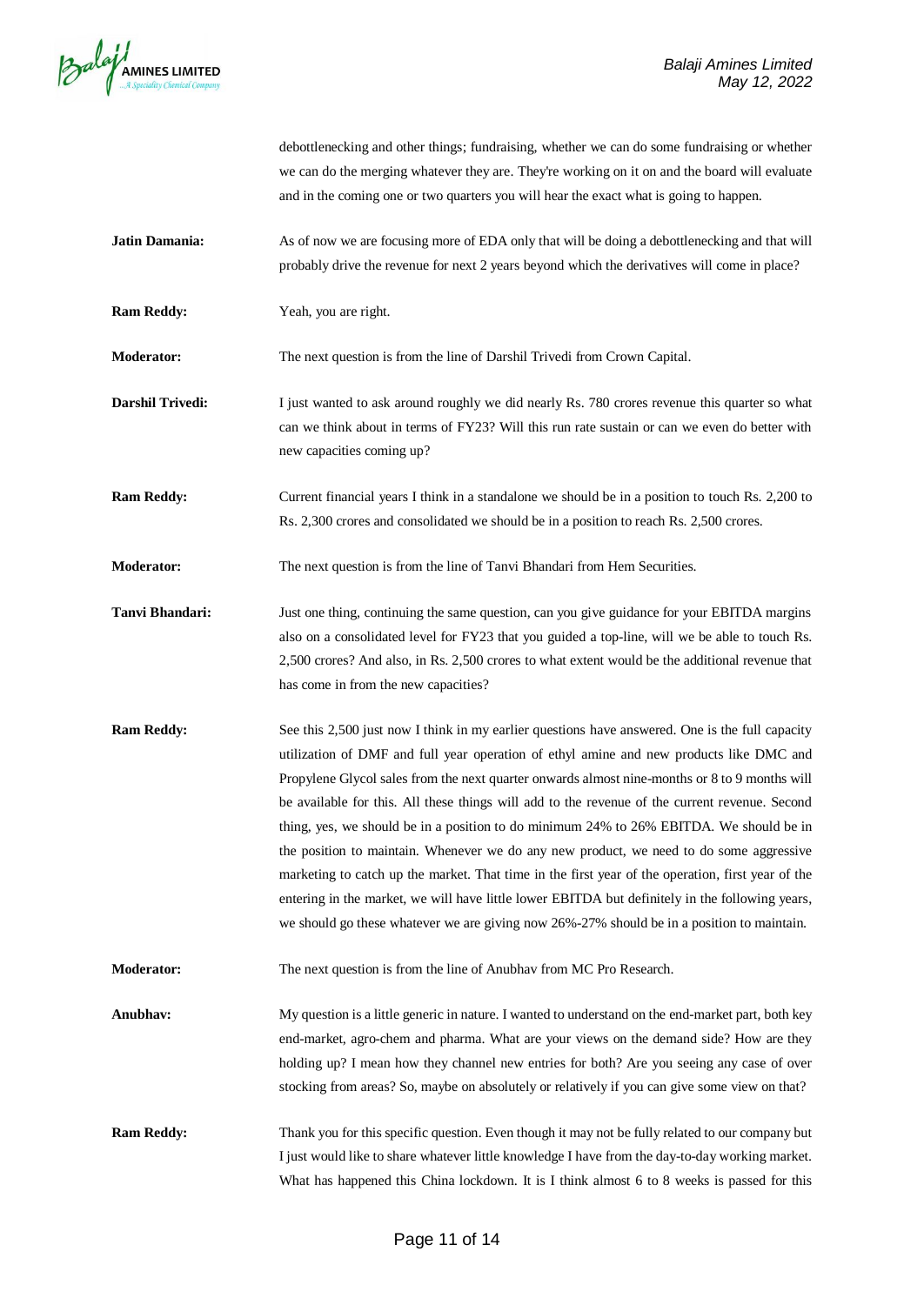

lockdown. Because of the volatility, people started maintaining the 1.5 to 2 months inventory, I think which have been completed and the lockdown started, that time the people would have booked the material, would have arrived now, this month maybe this week or maybe next week, that period has come. People have started pinching that non-availability of booking and nonreceipt of the material. Majority who are depending on the China at least in India. Even outside of India all over world, the people who are depending on the China will be pinching more of the effect of this lockdown. For our company it may not be direct impact. There may be some indirect impact because of the matching raw material availability but going forward the government encouragement that the PLI scheme, the Atmanirbhar Bharat many people are working on these alternate products and removing the dependability on China. That will definitely help in coming years. But this quarter definitely the pharma and agro will be having some pressure to some extent. This is my personal view.

**Moderator:** The next question is from the line of Punit Mittal from Global Core Capital.

**Punit Mittal:** Just two quick questions. One is the CAPEX that you are planning. Is it all from internal accruals? Second, more importantly on the DMF. How big is the risk of, few years ago China was dumping quite a lot and there was a lot of price pressure? How big is that risk now going forward?

**Ram Reddy:** I think number one the question is I think I already answered in my opening remarks saying that majority, I am saying majority of the CAPEX will be internal accruals maybe few crores at the lag end of the completion, if required, we may go for some borrowing**.** DMF China, there is a reason we have waited almost 6 to 9 months to understand whether the China will take U-turn or how long they will do like this or whether they will again re-enter with the new prices here. But we could see that this is not a temporary. The people understood realistic price is this and maybe some of the plants because of the gas prices all over world including China have come to a realistic level. Because I want to tell you one thing all the plants in China and other places, their COs is produced by the natural gas. The natural gas around world has come to a particular price. I don't think that will come down. Whereas our CO's manufacturing is basing on the CPC, Calcinated Petroleum Coke which is available in the country and which is not likely to go that high what is happening in natural gas. So, that is one thing. Second thing the capacity point of view. As of now the 96 to 1,00,000 tons is country's consumption and we are talking about this new plant coming up in coming 2 years. That is 2024, that means another 2 years we can add another 20,000 tons of the growth in the DMF consumption in the country whereby the total demand will go to 1,20,000 to 1,25,000 tons and we are talking about 50% of the capacity. That is 30,000 existing and adding 30,000 so that means it's not a big risk. It's a very calculated risk.

**Moderator:** The next question is from the line of Vinayak Mohta from Stallion Asset.

**Vinayak Mohta:** I broadly wanted to just understand the growth numbers that you have been talking about. Like you have done Rs. 2,300 crores in this year and you will be moving towards Rs. 2,500 crores in next year. Is it because of the higher pricing realization that has come through or is it also and lower volume growth that you had in the current year or like I'm just trying to understand there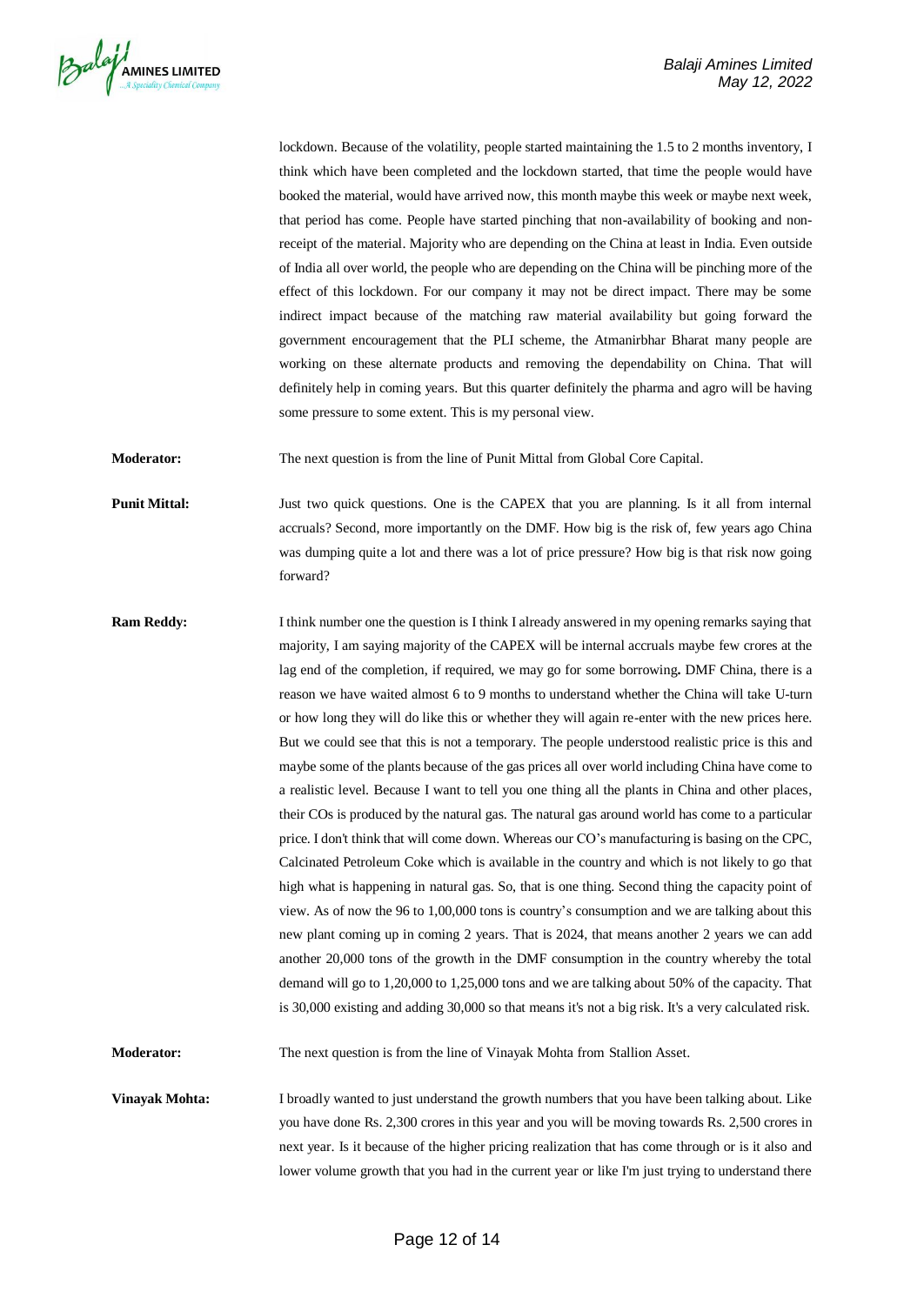

were so many capacities coming in? How would the growth numbers be so low? Also just wanted to understand where do you see the company moving in the next 3 to 5 years given you would have multiple capacities coming on stream and you'll be announcing more capacities adding when they come to you. Like what is your vision for the company for the next 3 to 5 years?

- **Ram Reddy:** You're right. You can take that as a conservative point of view I have taken this Rs. 2,500 crores because one can easily calculate that there the new capacity adding in this year and some of the low capacities, even plants will be running at higher capacity in the current year. Definitely one can understand it should be more than Rs. 2,500 crores. But you're right that some of the products maybe because of the raw material price and finishing product price is higher. Those may come down even though your bottom line may not impact but revenues may impact. That is the reason 2,500 is correct. The answer for your second question is as regards to the coming 2 years. Yes, the total I think we have taken up four plants. Half of the part of the work is already done. One is the N-Butyl amine number two Acetonitrile, number three Methylamine, number four is a DMF, all these four plants will be commissioning one by one in coming 2 years. The commencement of production will complete all the products by end 2025. The moment we operate all these existing plants and these four plants we aim and we dream our top line should be around Rs. 4,000 crores.
- **Vinayak Mohta:** And that would be around FY26 probably?
- **Ram Reddy:** '25 to '26, yes.

**Moderator:** The next question is from the line of Anurag Patil from Roha Asset Managers.

- **Anurag Patil:** What are the current prices of DMF, Acetonitrile and N-Butyl Amine?
- **Ram Reddy:** The DMF price was 190 but it has come down to 165 to 170 level as of now. And Acetonitrile is it came down to 245 to 255 and N-Butyl it went up to 400-500 also sometime back but it is somewhere Rs. 180 to 200 per kg.

**Moderator:** The next question is from the line of Dipen Sheth from Buoyant Capital.

**Dipen Sheth:** I just wanted to ask a question about the balance sheet. Particularly when I look at the receivables that show up this year, they seem to be a little out of whack and disproportionately higher versus last year even accounting for the rise in revenues. So, any color on that can you give us?

**Ram Reddy:** I can tell you. You might've seen some of the creditors for the expansion also already there. I have to check and proportionality if you see the sales have been increased. Last year sales if you see 1,311.46 total year and current year is Rs. 2,320 crores. I think proportionately it should be in track only. But still if you can drop a mail, I can give you the total exact picture.

**Moderator:** The next question is from the line of Amar Maurya from AlfAccurate Advisors.